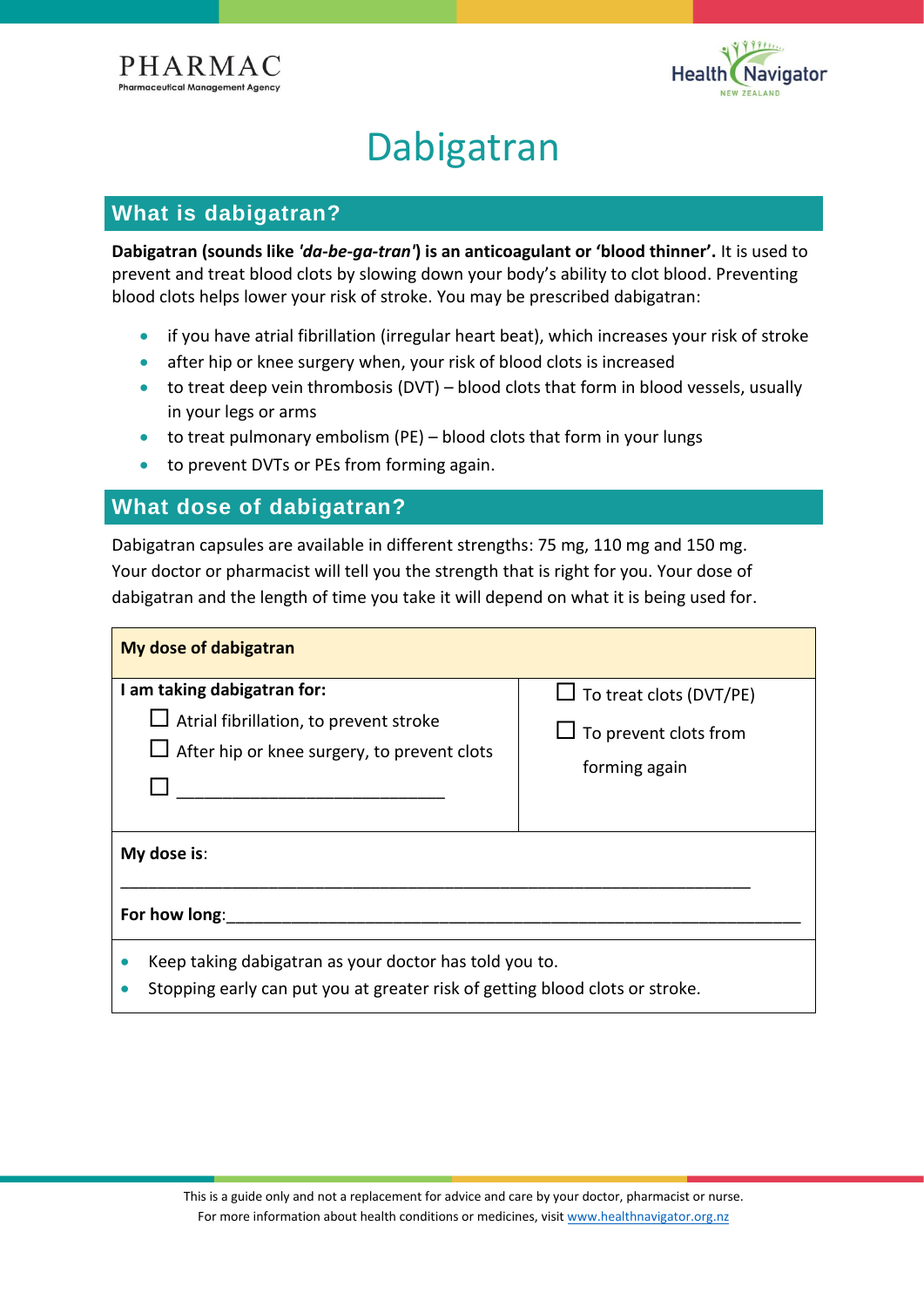# PHARMAC



 $CD$  R75

D

# **How to take dabigatran**

# **Know your capsule strength**

Dabigatran capsules are available in different strengths: 75 mg, 110 mg and 150 mg.

• Check which strength you are taking.

# **Testing and monitoring**

When you first start taking dabigatran, you will need blood tests to check how well your kidneys and liver are working.

- This will help your doctor make sure it is safe for you, and the dose is correct.
- Regular blood testing to check the level of dabigatran is not needed.

# **Take dabigatran with food**

Dabigatran can be taken with or without food, but it is best taken with food to make sure it is properly swallowed.

- Swallow your capsules whole with a full glass of water.
- If you have problems swallowing the capsules, tell your pharmacist.
- Take your dabigatran dose about the same time each day.

### **Store capsules in their foil package**

Dabigatran capsules must be kept in the original foil package to protect them from moisture.

• If you store the capsules in a pill box or medication reminder box, keep them in the foil packaging.

#### **If you miss a dose**

If you're taking dabigatran for **stroke prevention or blood clots** and you miss a dose:

- If the next dose is less than 6 hours away, skip the missed dose.
- If there are more than 6 hours until the next dose, take the missed dose as soon as you remember.
- Don't take two doses at the same time this increases your risk of bleeding.

If you're taking dabigatran for **knee or hip replacement** and you miss a dose:

- Skip the missed dose and take your usual dose at the same time the next day.
- Don't take two doses at the same time this increases your risk of bleeding.

This is a guide only and not a replacement for advice and care by your doctor, pharmacist or nurse. For more information about health conditions or medicines, visit [www.healthnavigator.org.nz](http://www.healthnavigator.org.nz/)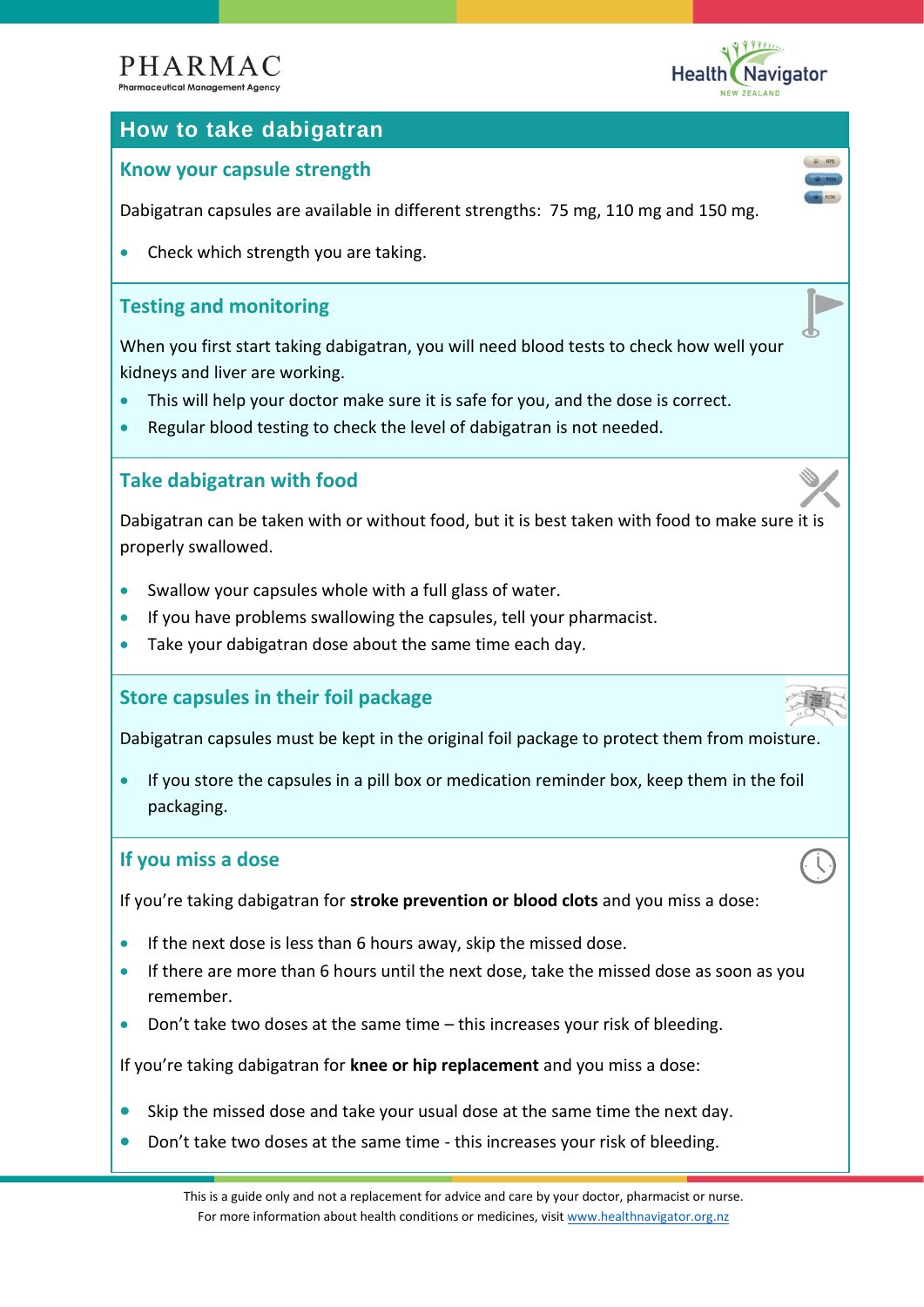

00 ەاە

# **Don't run out**

Missing doses increases your risk of getting blood clots.

Make sure you don't run out of capsules – refill your prescription early.

# **Tell your health professionals**

Make sure to tell any other health professionals you see (such as your dentist, pharmacist, podiatrist, nurse) that you are taking dabigatran.

• You may need to stop using this medicine for several days before having surgery, dental appointments, or medical tests.

#### **Changing from warfarin**

If you are being changed from other blood thinners, like warfarin, follow your doctors instructions about the timing of your doses, very carefully.

Ask your doctor or pharmacist if you are unsure.

#### **Interactions with other medicines**

Dabigatran interacts with many other medicines and herbal supplements such as antidepressants, ibuprofen, diclofenac, aspirin, carbamazepine, phenytoin, amiodarone and St John's Wort.

- This can mean your medicines don't work the way they are meant to, or you may have more side effects.
- Check with your doctor or pharmacist before starting dabigatran or before starting any new medicines, including herbal medicines or vitamins or medicines that you buy yourself, such as pain relief.

### **Pregnancy or breastfeeding**

Dabigatran must NOT be taken during pregnancy or if you're breastfeeding.

• If you plan to become pregnant or think you are pregnant, tell your doctor as soon as possible.

This is a guide only and not a replacement for advice and care by your doctor, pharmacist or nurse. For more information about health conditions or medicines, visit [www.healthnavigator.org.nz](http://www.healthnavigator.org.nz/)